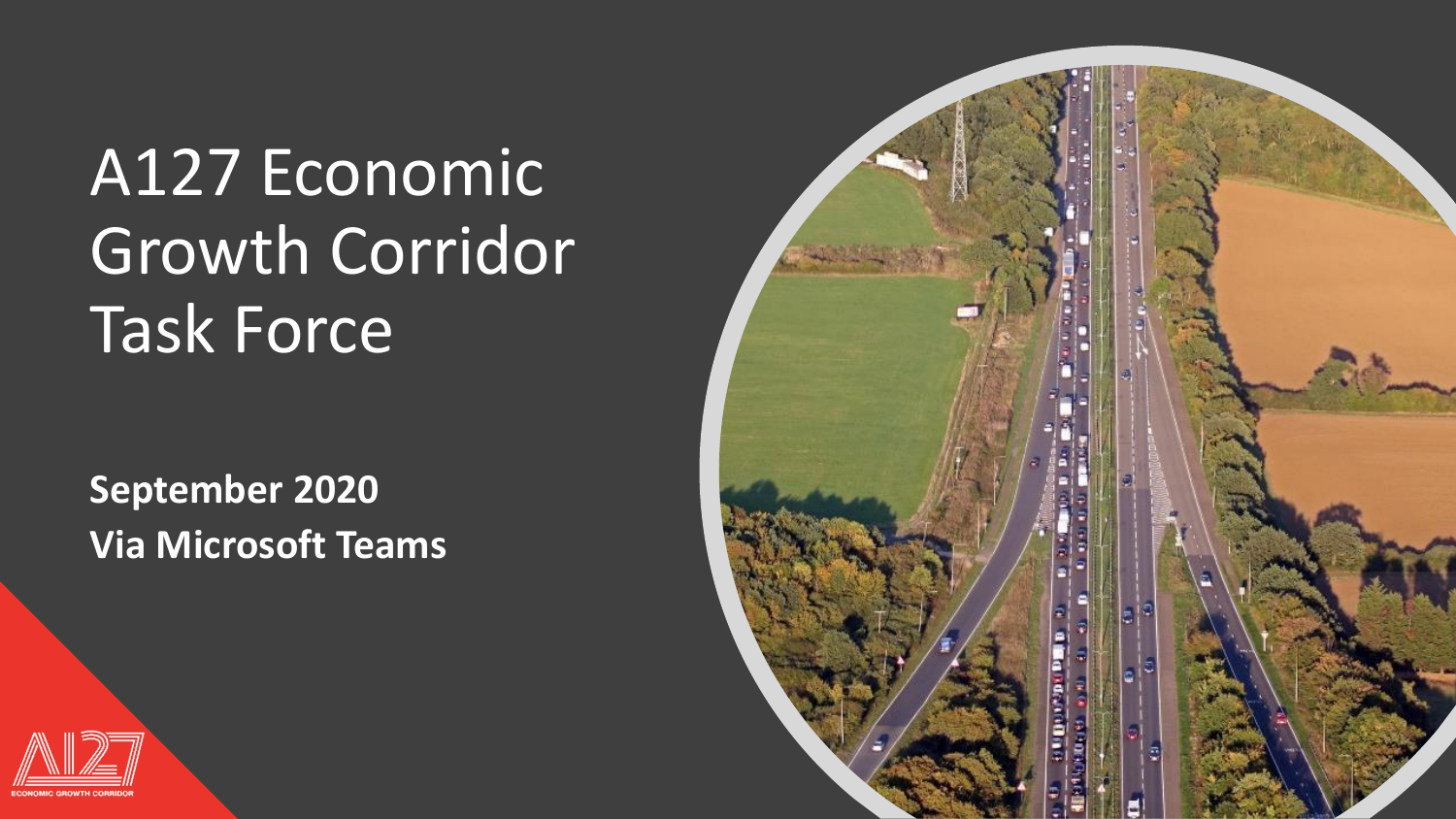

# 1. Welcome and Apologies

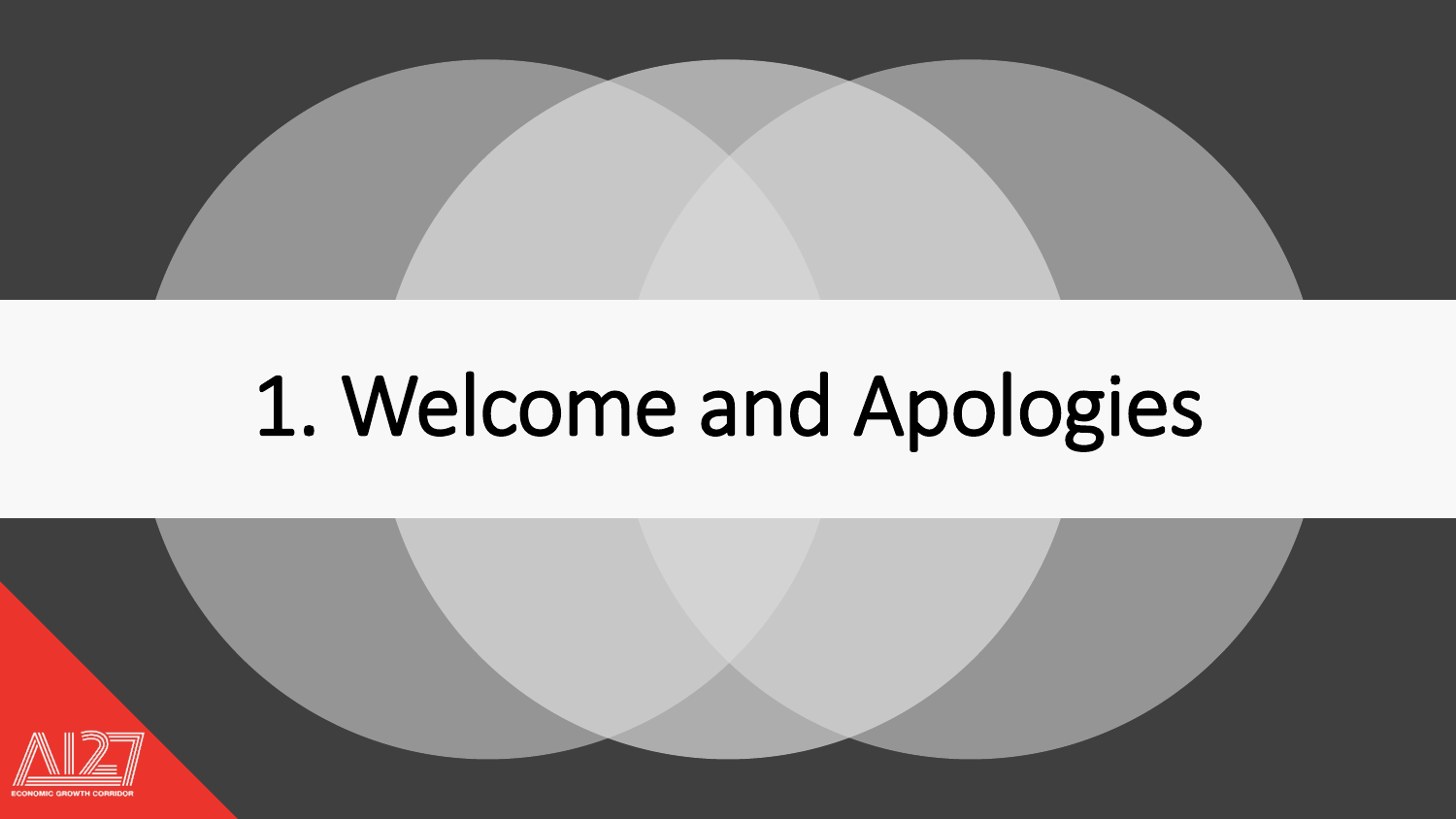

#### 2. Opening Remarks Cllr Kevin Bentley, Deputy Leader and Cabinet Member for Infrastructure

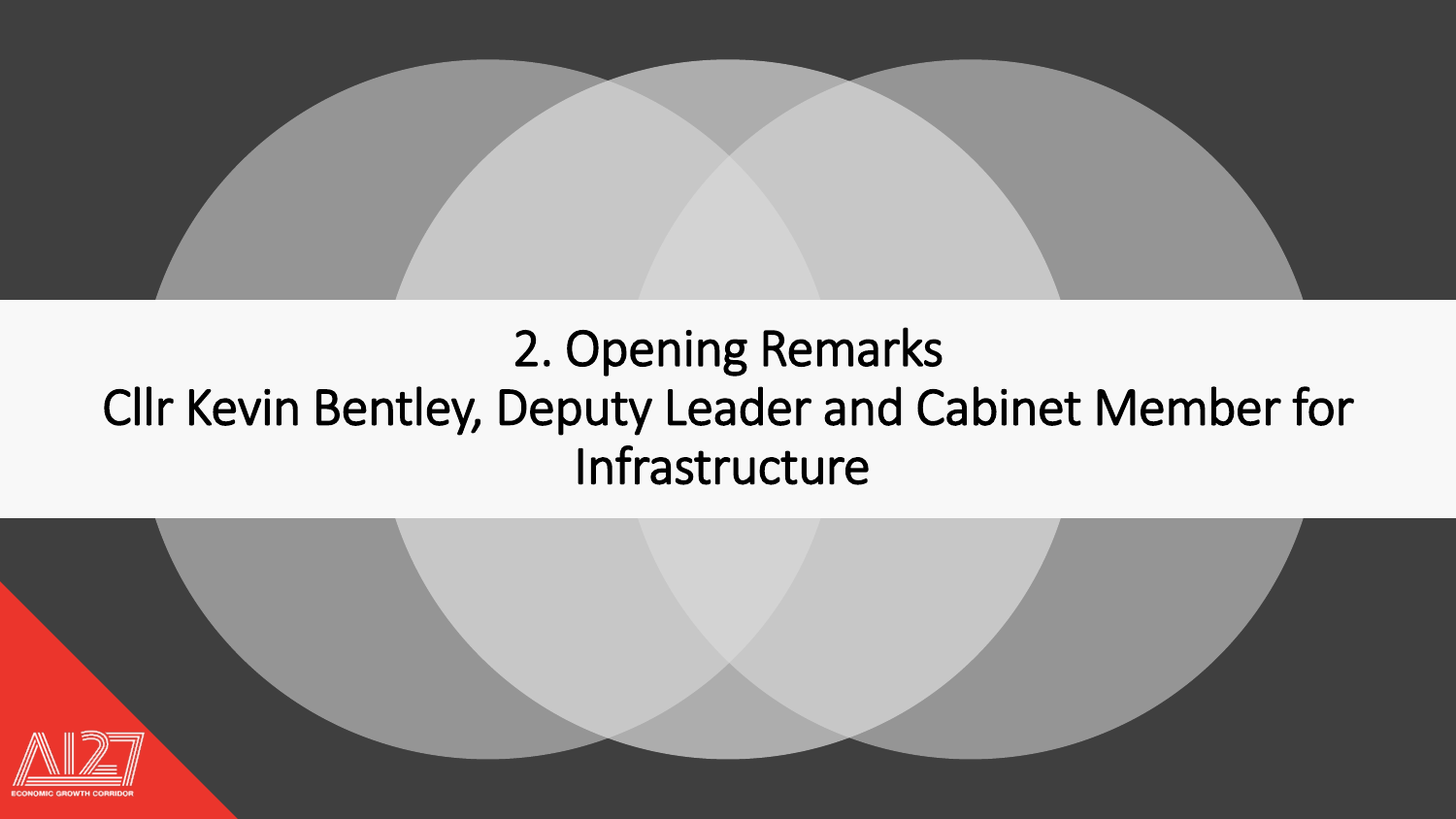### Agenda

- 1. Re-trunking process
- 2. Communications and Engagement Update
- 3. A127 Major Road Network Project Update
- 4. Any Other Business and future items

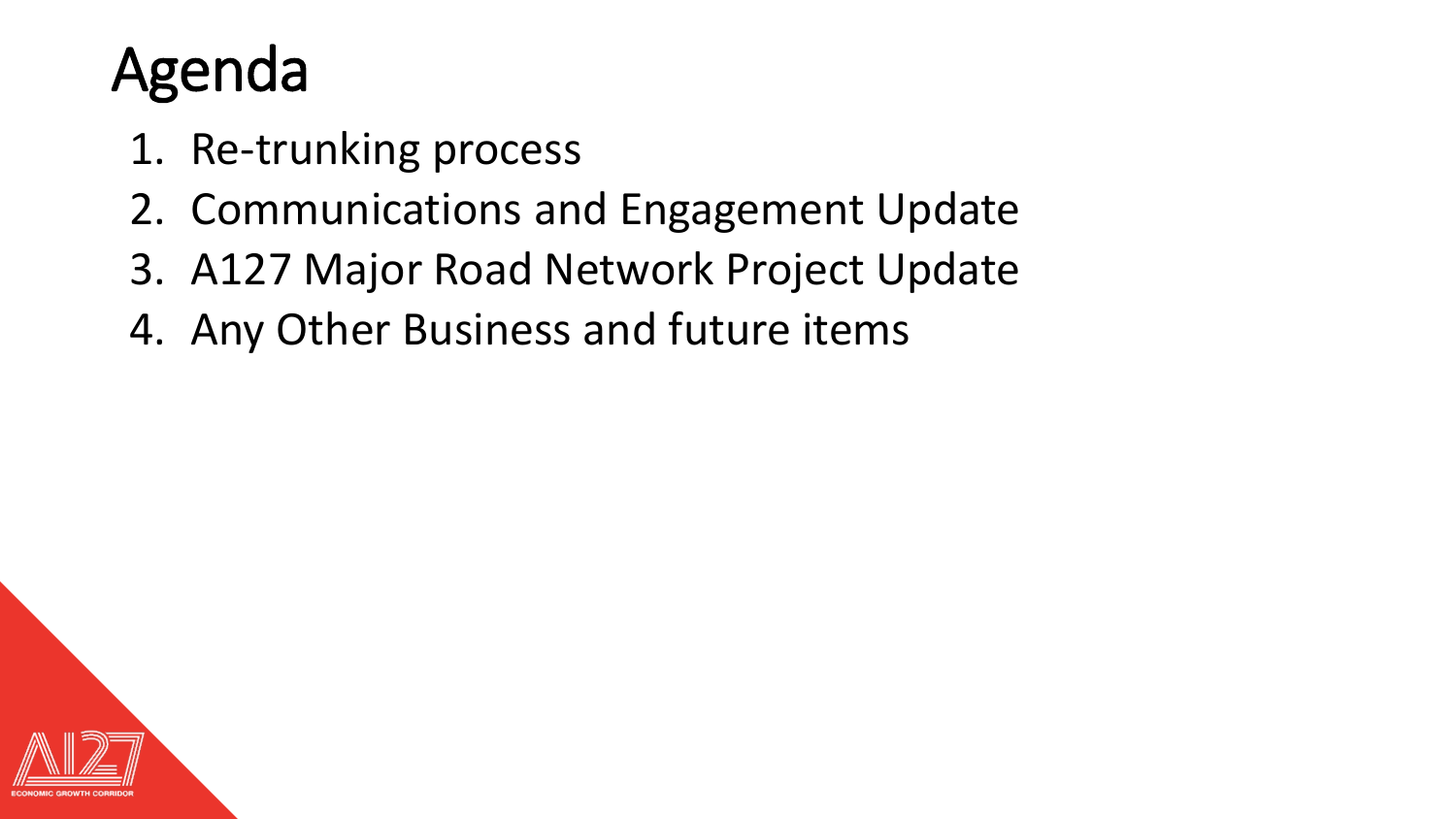

# 3. Re-Trunking Process

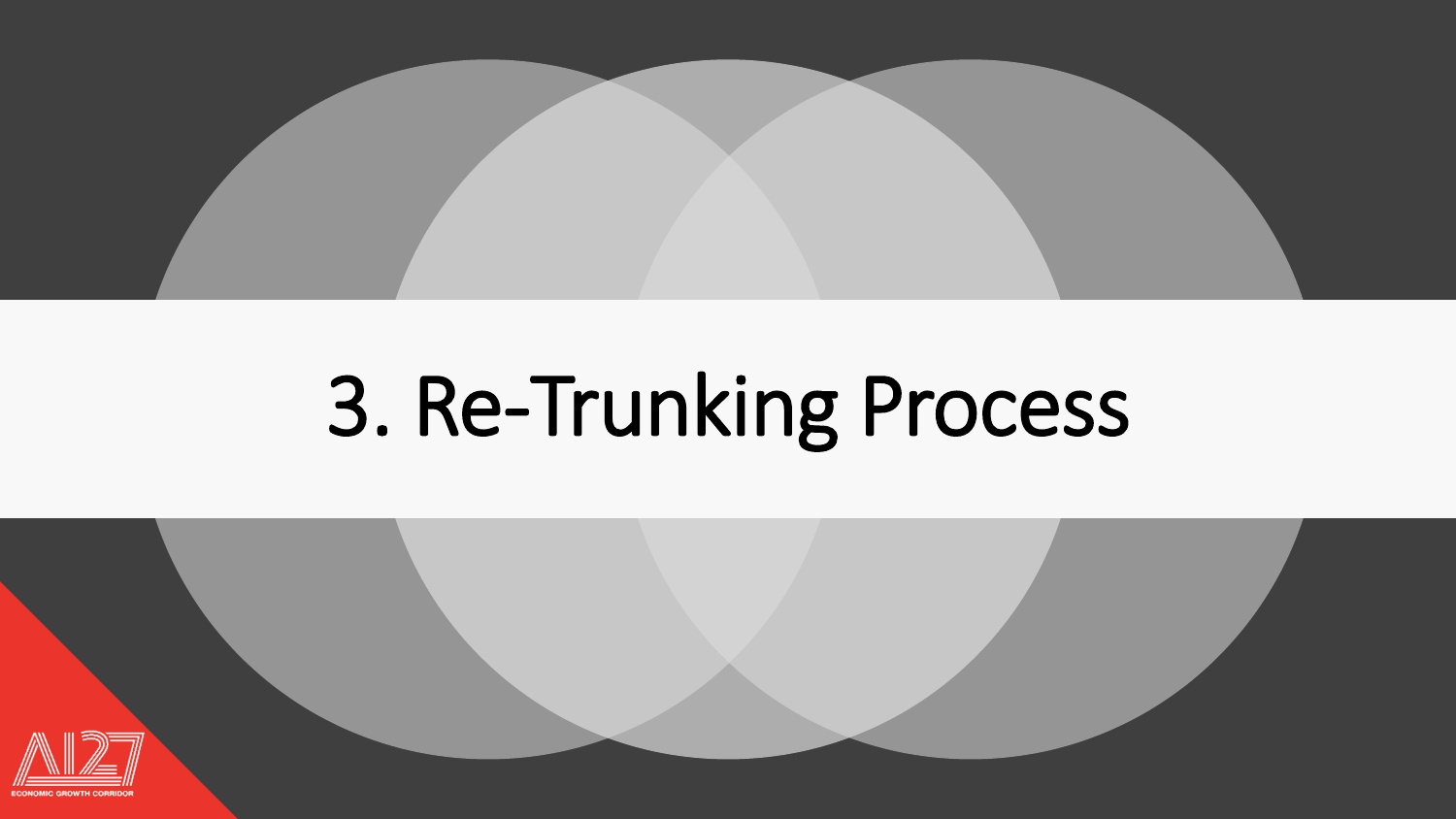#### A127 Re-Trunking (process to date)

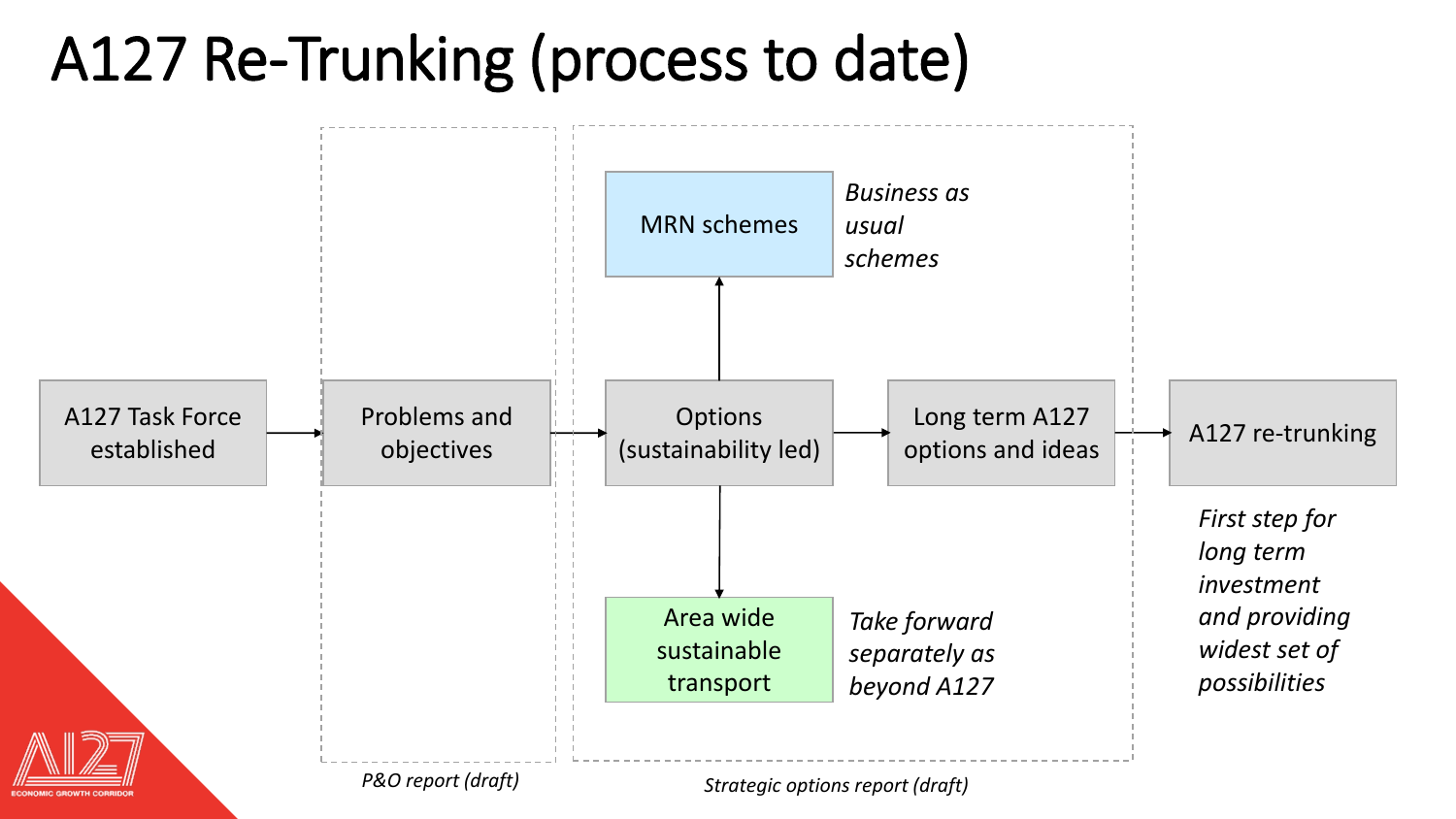## A127 Case for re-trunking

The main purpose of the strategic road network is to enable safe, reliable, predictable and rapid journeys between main centres of populations; major hubs such as ports and airports; and peripheral regions. Accordingly, it is suggested that priority should be given to the case for re-trunking the A127 due to:

- **Geography**: connecting major centres of population and London Southend Airport
- **Traffic:** the volume of trips exceeding many other A-roads alongside pressing requirements to improve safety, reliability and predictability along the route
- **Performance:** the current performance of the route which leaves South Essex conurbations relatively peripheral and limits ability to prosper from growth across the wider region
- **Resilience:** including the A127 in the strategic road network improves traffic management responses to incidents

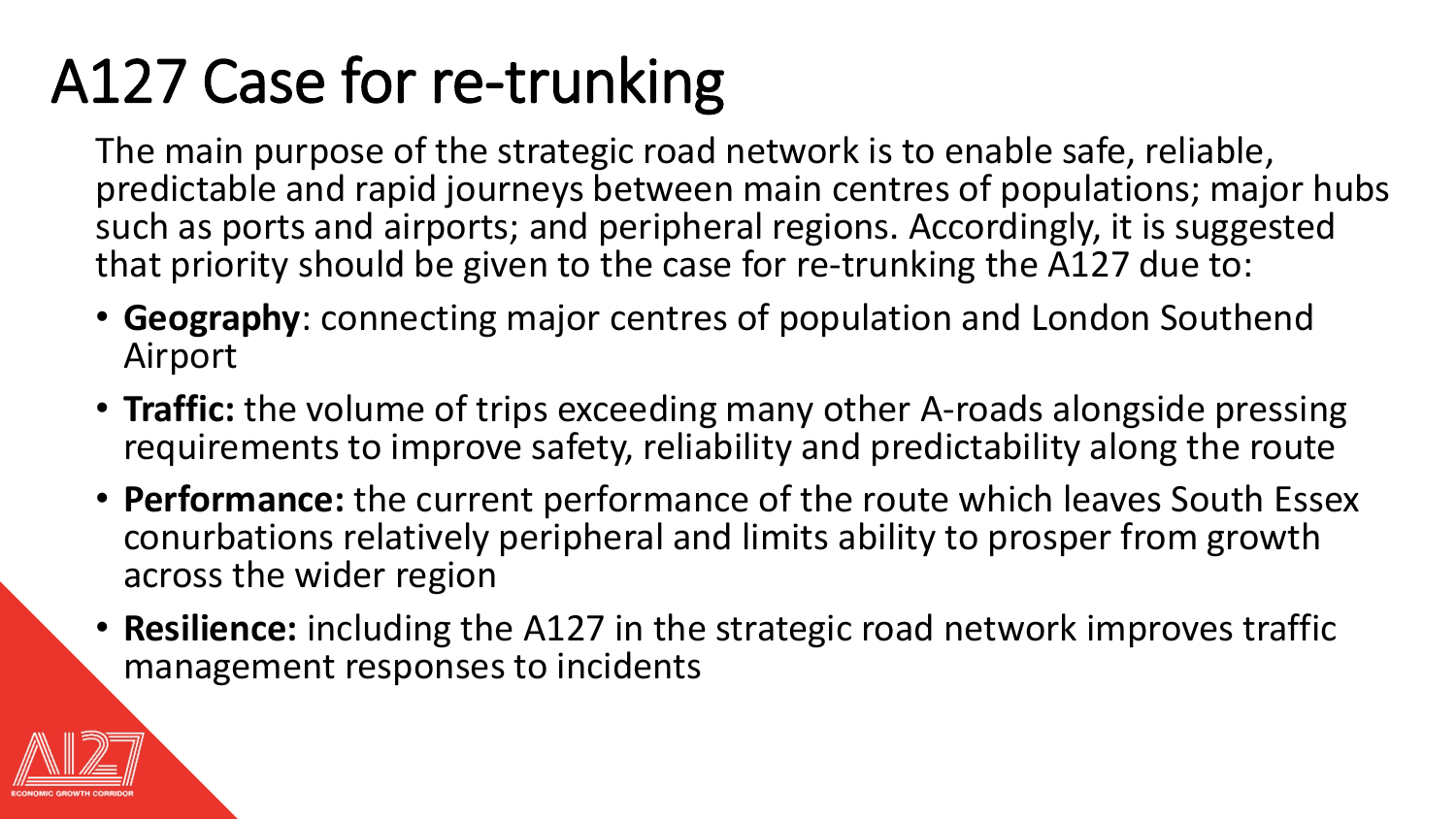## A127 Other Supporting Arguments and Considerations

- **Finance:** Potentially opens up alternative funding channels available e.g. HE for longerdistance SRN routes. In due course, upgrade of the road to trunk standard, with potential offline improvements in place along old route
- **Capacity:** Longer-term major housing and growth opportunities (including major expansion of Southend Airport) requires new highway capacity (integrated with sustainable travel packages) which would require HE levels of funding (perhaps supplemented by HIF funding application with housing growth)
- **Purpose of route:** Option to reconfigure junctions, so A127 focuses on long-distance cross regional trips. Need to be combined with step change in local sustainable transport for shorter trips
- **Local sustainable transport:** A viable alternative for many local short distance car trips can be provided by investment in sustainable travel measures (e.g. BRT corridor joining string of currently poorly connected centres, interchanges and development opportunities across south Essex)
- **Package:** Part of a re-trunking package including A13, A127, A130, A1245 does not need to be a mutually exclusive choice
- **Traffic management**: Maintenance and benefiting from strategic traffic management initiatives operated and managed by Highways England

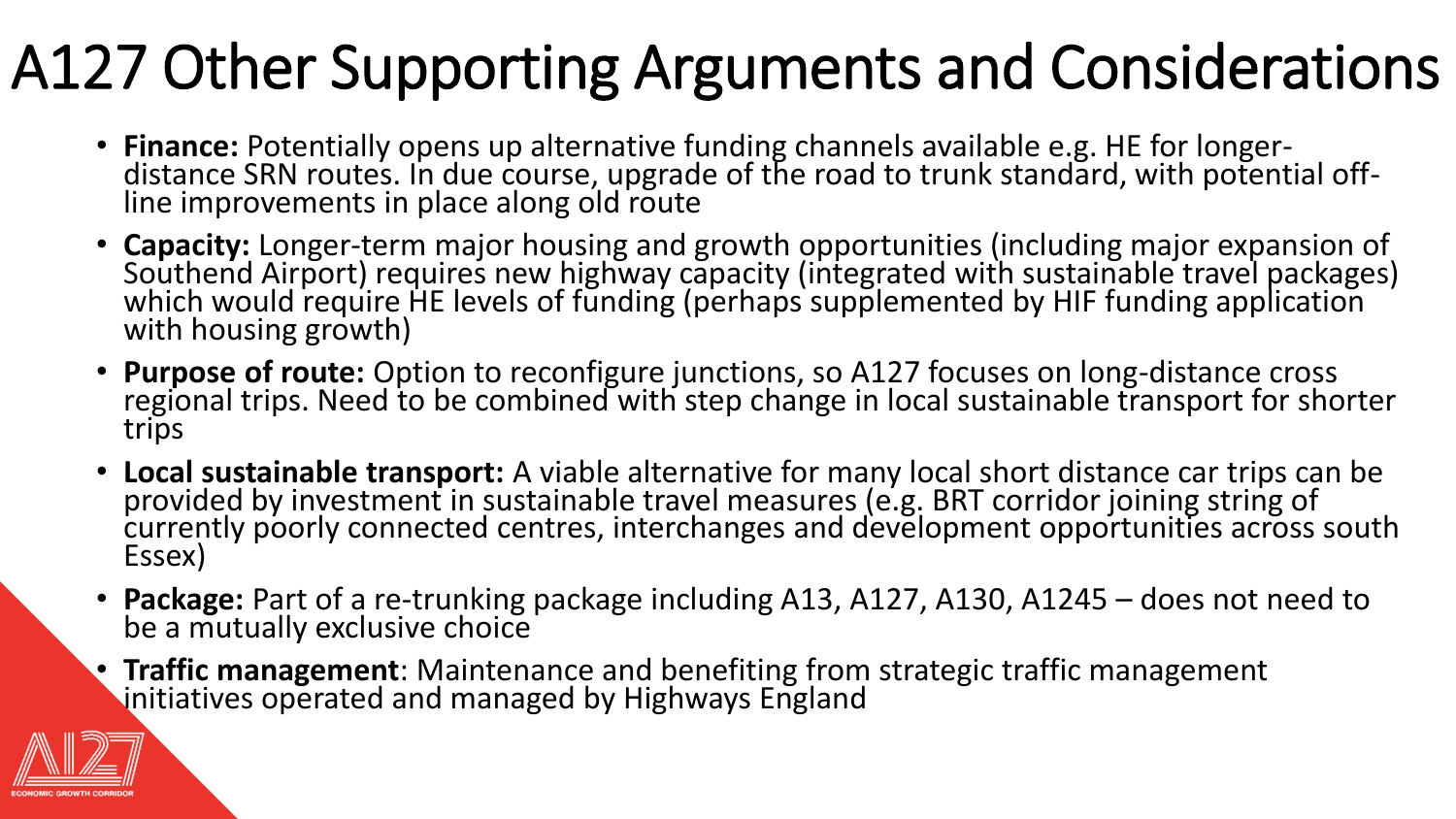## A127 Re-trunking approach

- Develop a robust evidence base to inform a strategic case
- Seek local and regional support to advocate for re-trunking (further details in next section)
- Agree preferred re-trunking proposal and make the case for inclusion as part of the Transport East Transport Strategy and supporting Investment Plan

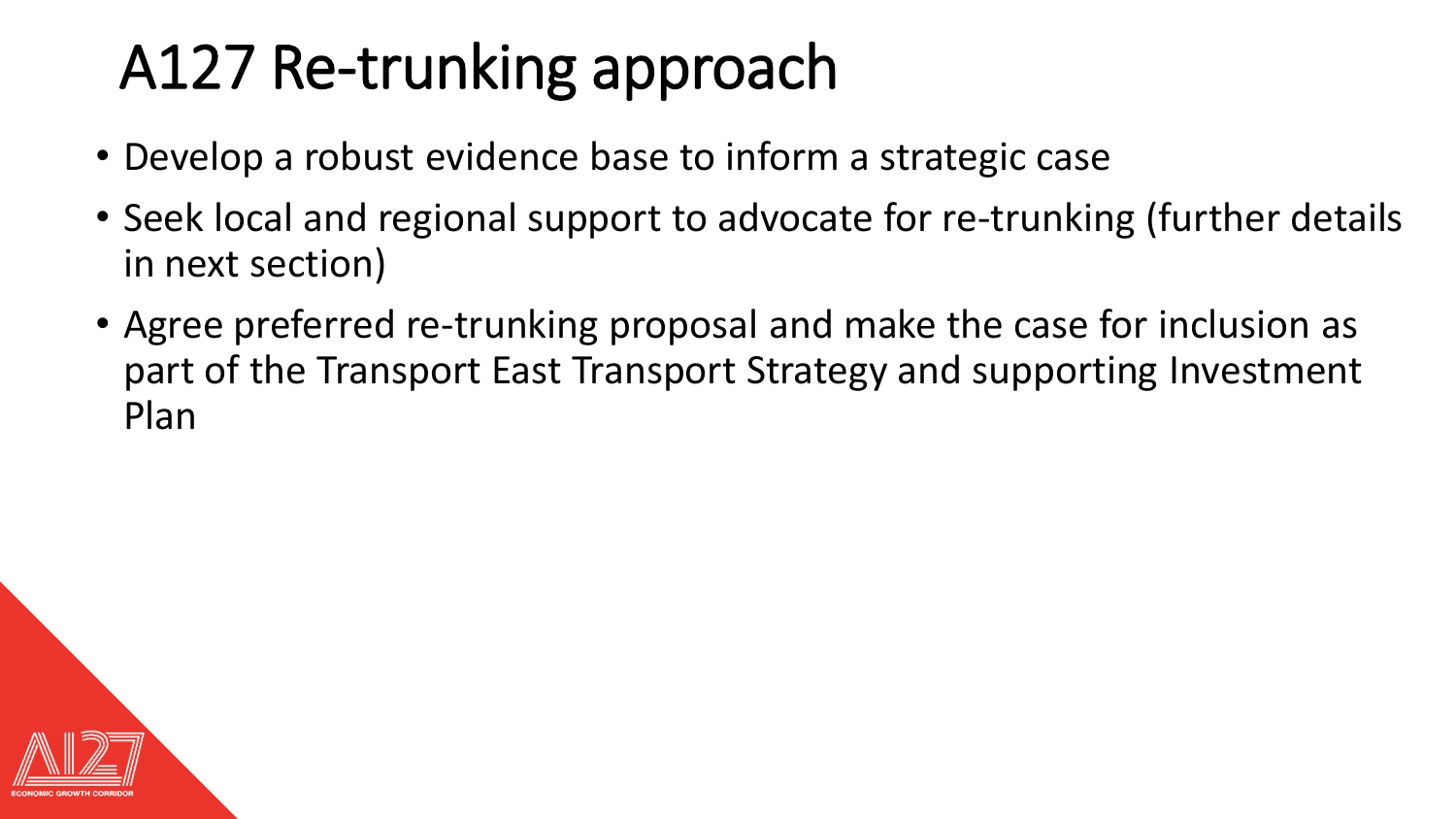

## 4. Communications and Engagement Update

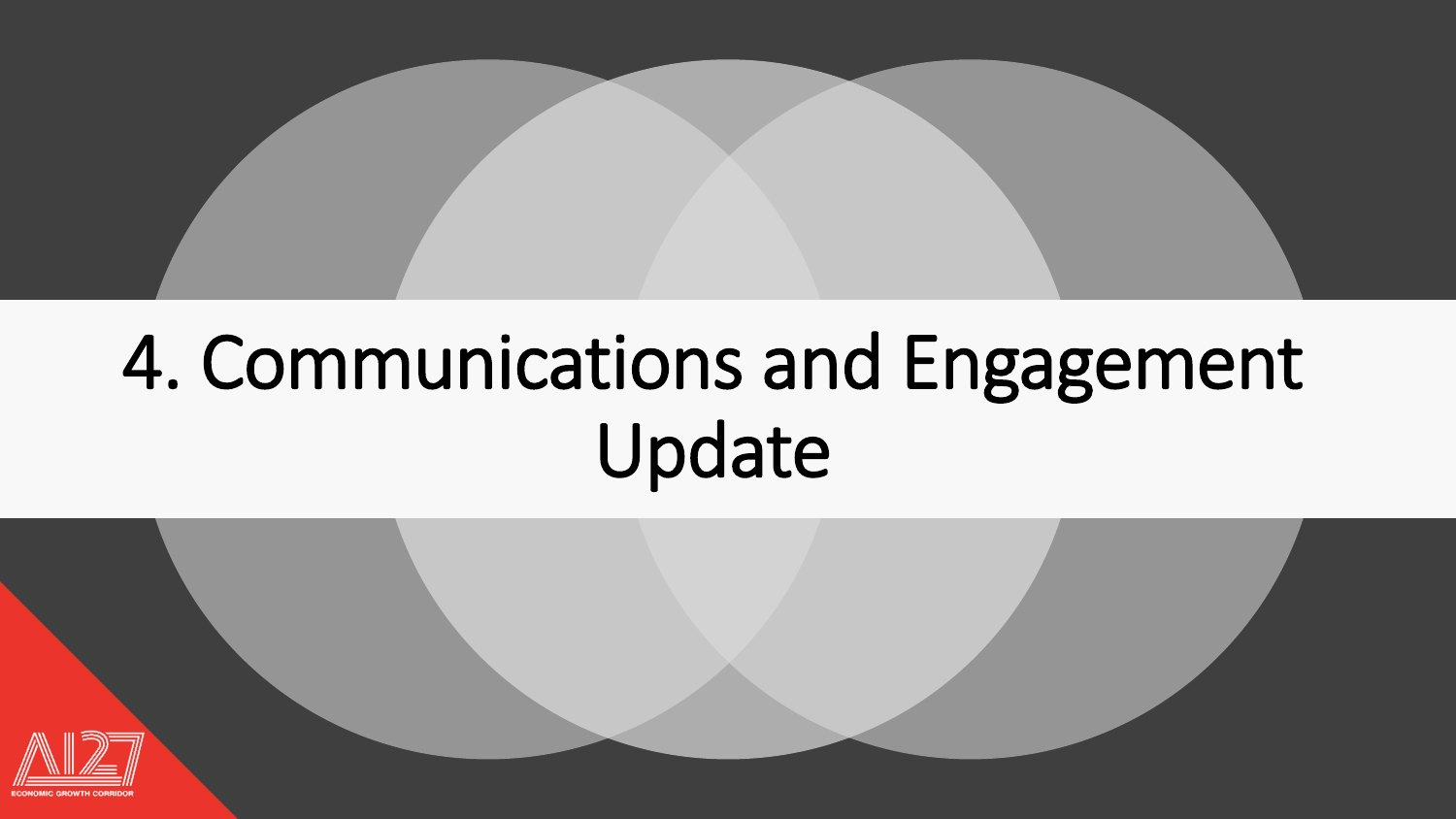## Communications and Engagement

- Engage early with the Sub National Transport Body (Transport East)
- Communications and engagement campaign to be developed to make the case for re-trunking the A127
	- Emphasis on the future growth and the need for investment to fulfil South Essex's growth potential
	- Consensus building across South Essex
	- Clear campaign narrative to ensure consistent message for all audiences e.g. Government, businesses, councillors, media and public

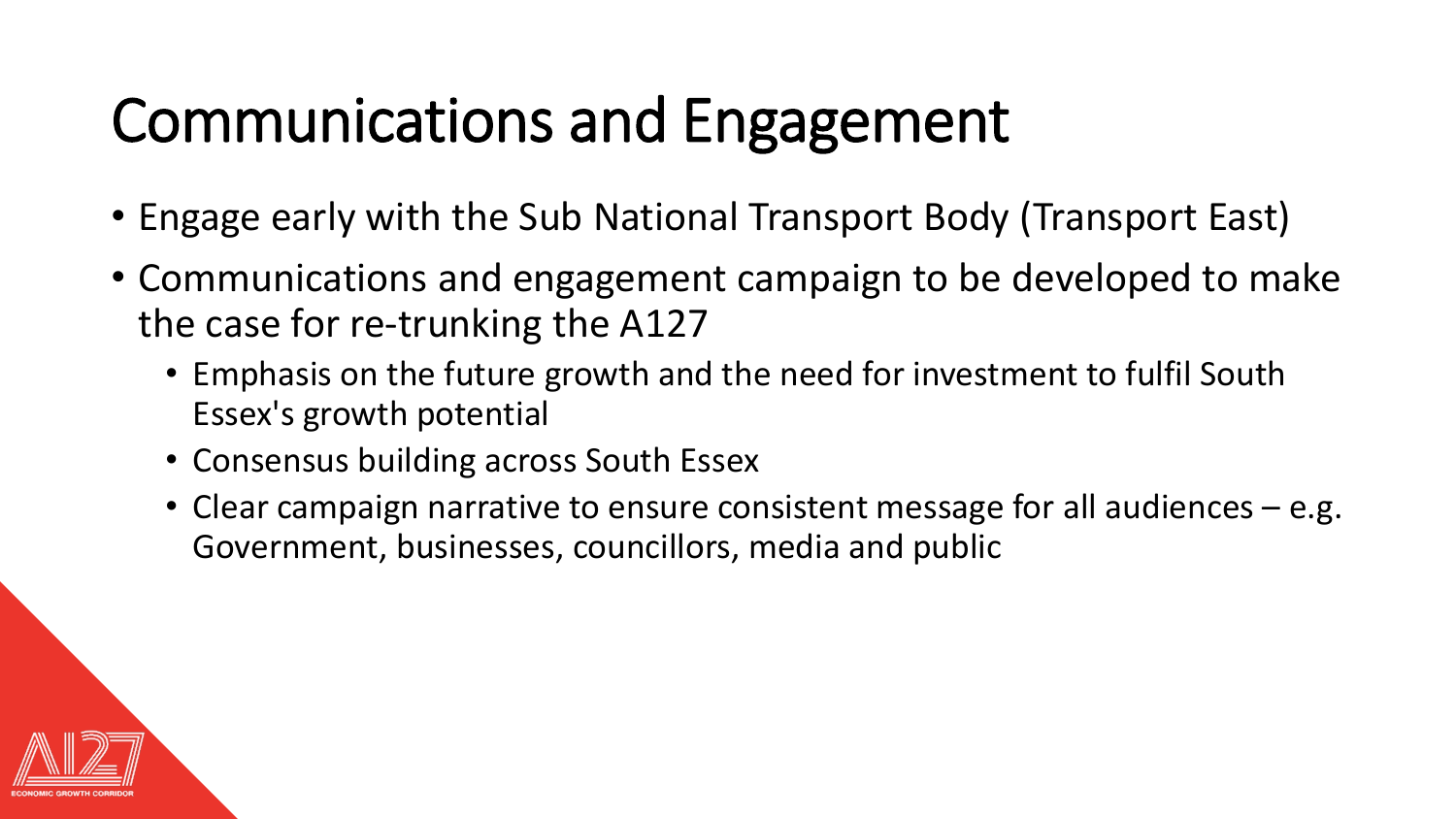## Communications and Engagement cont'd

- Draft brochure in development, outlining the case for re-trunking the A127
- Provides overview of the A127 corridor, current and future problems, planned growth in South Essex and the need for investment
- Support to be sought from businesses, MPs and other partners to add extra weight to the campaign



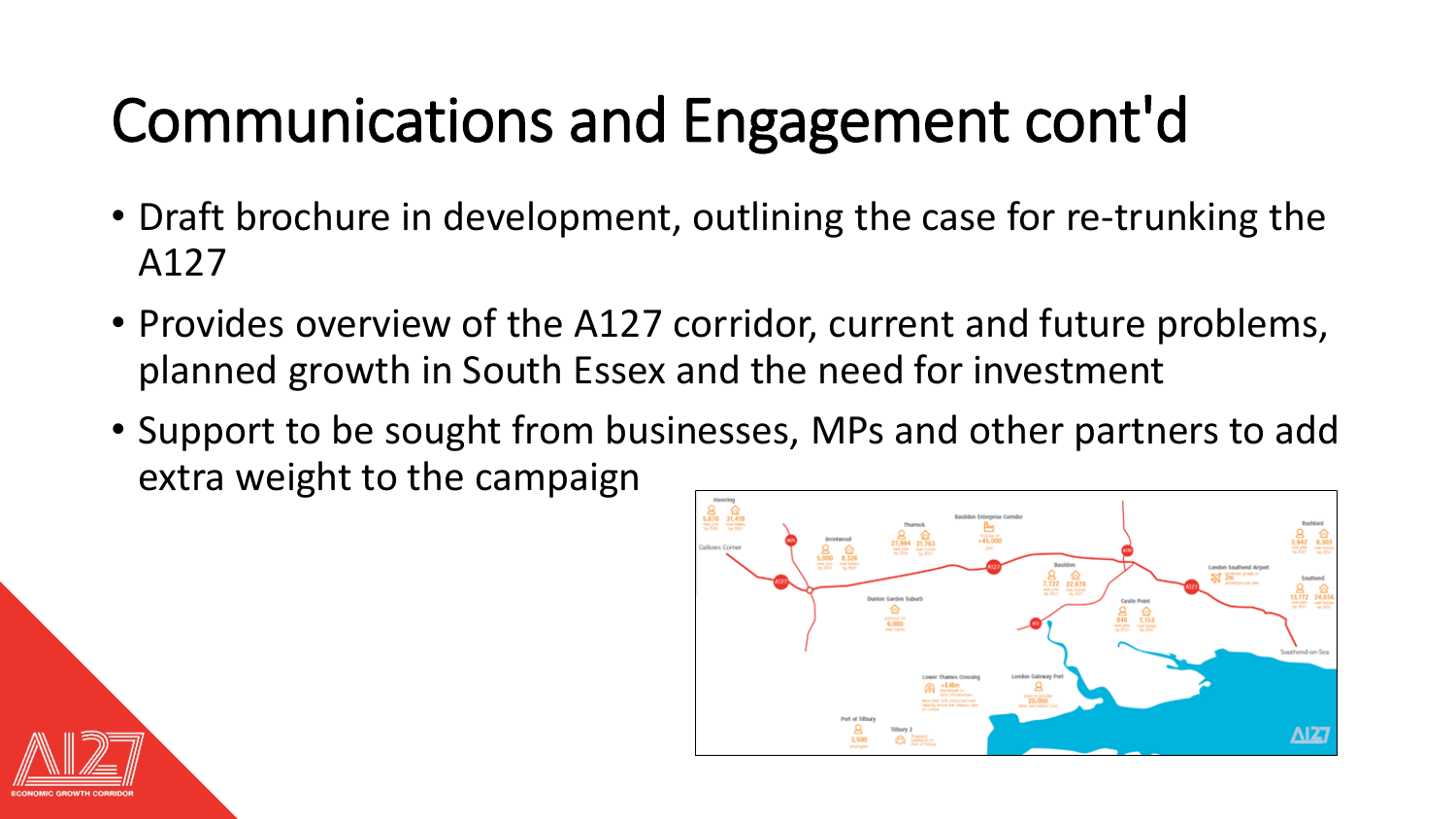

# 5. A127 MRN Project Update

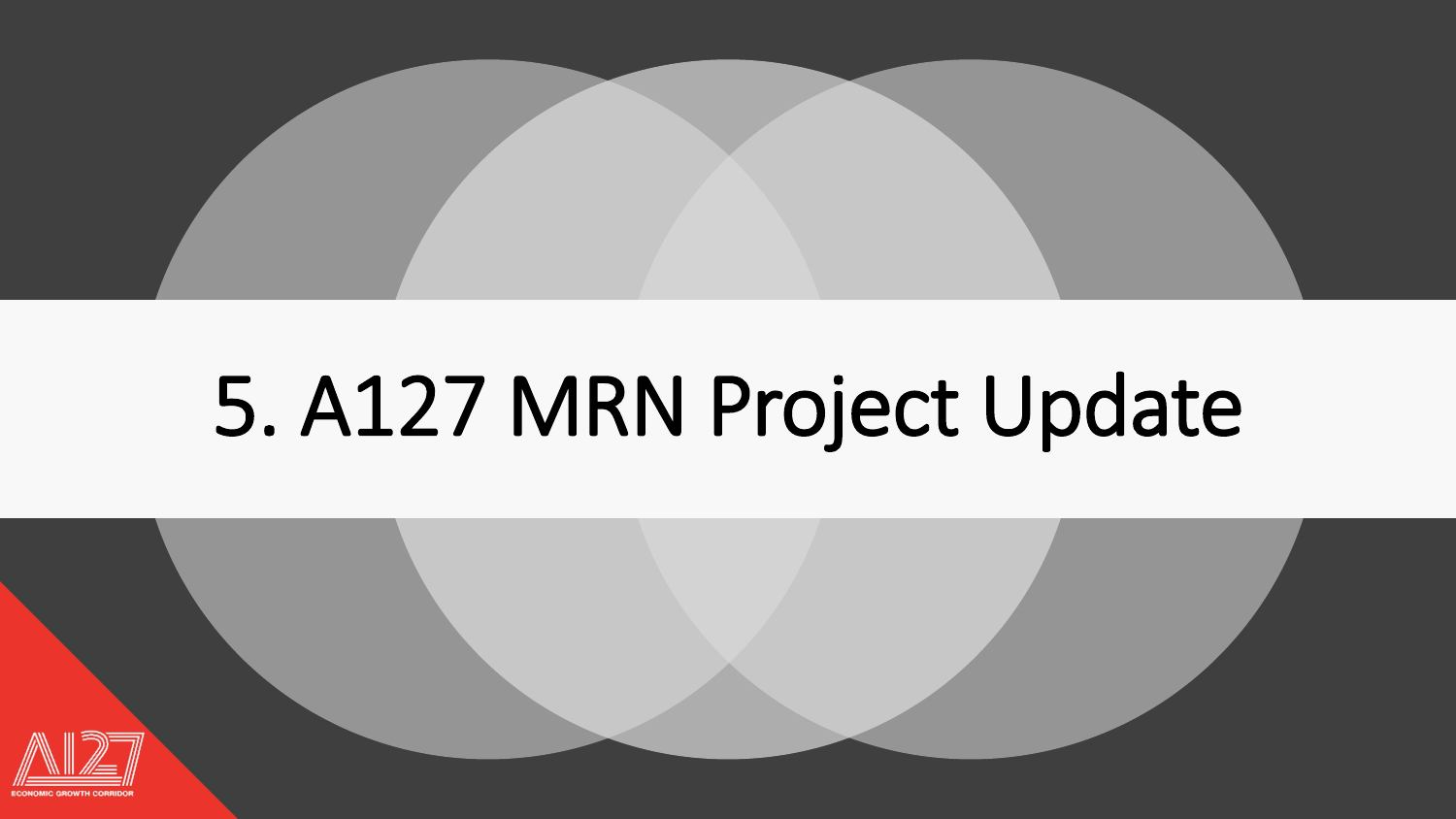

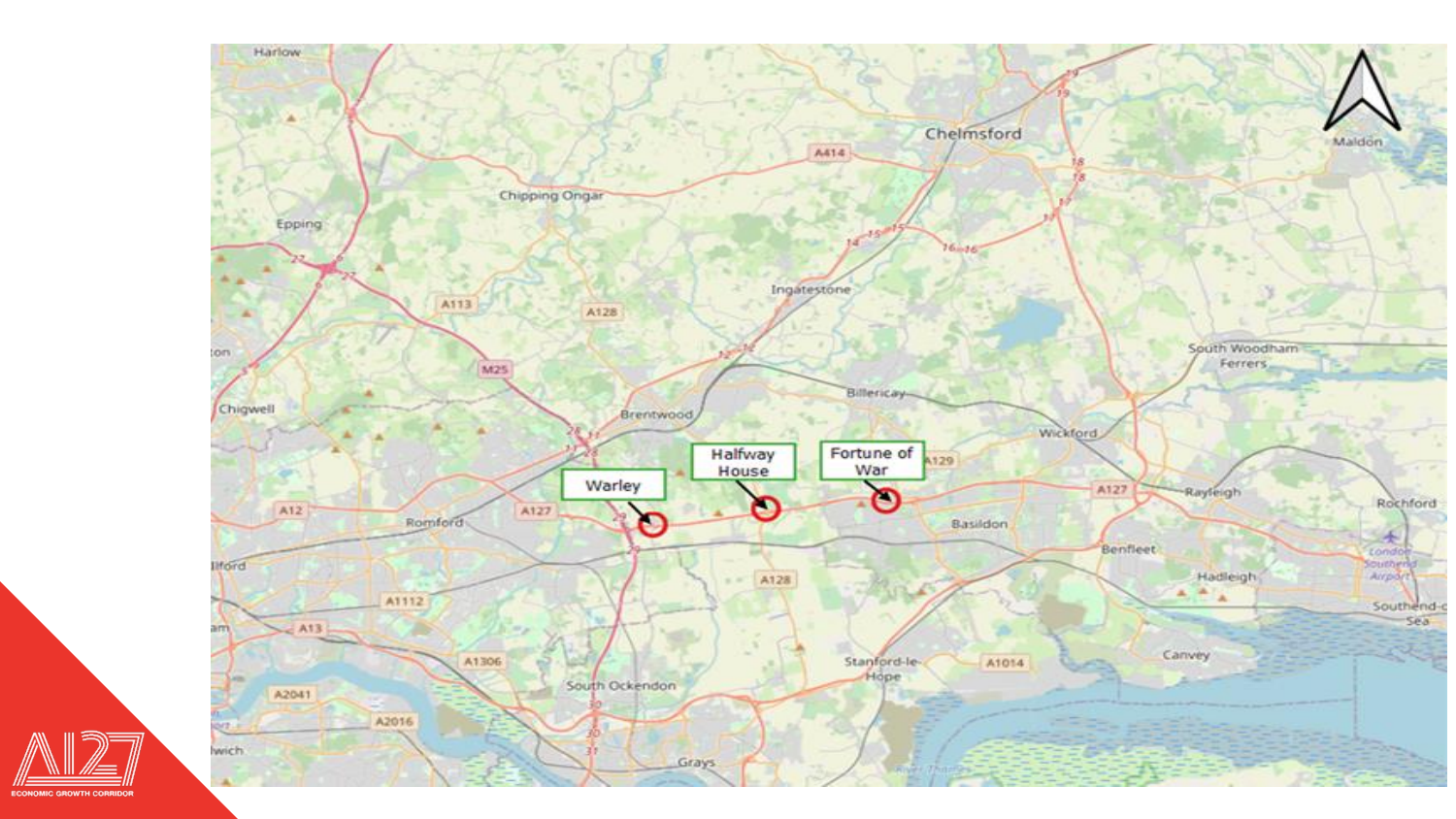#### We are here

#### **Transport Appraisal Process**

(Business Case Requirements)



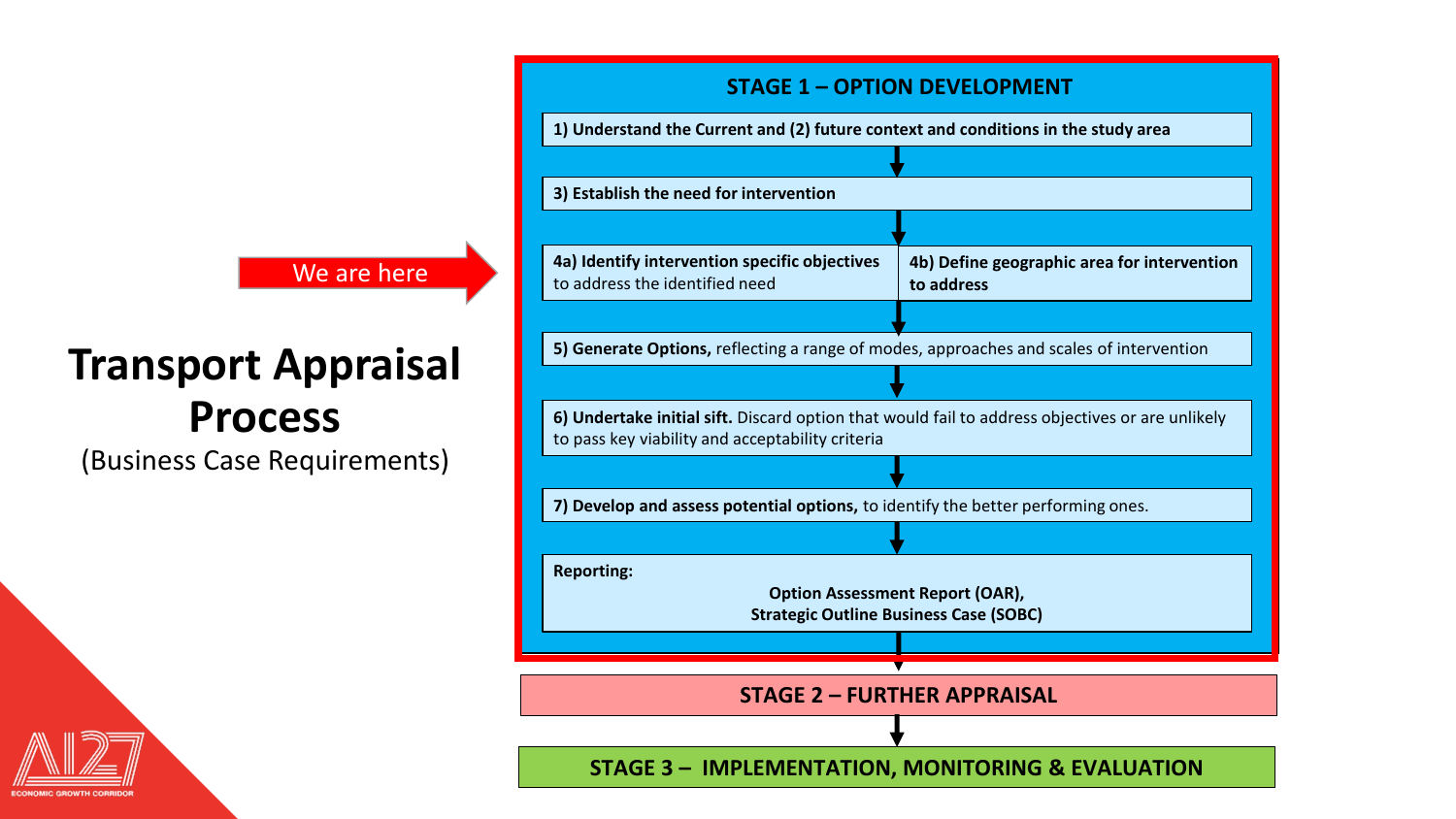#### MRN timeline